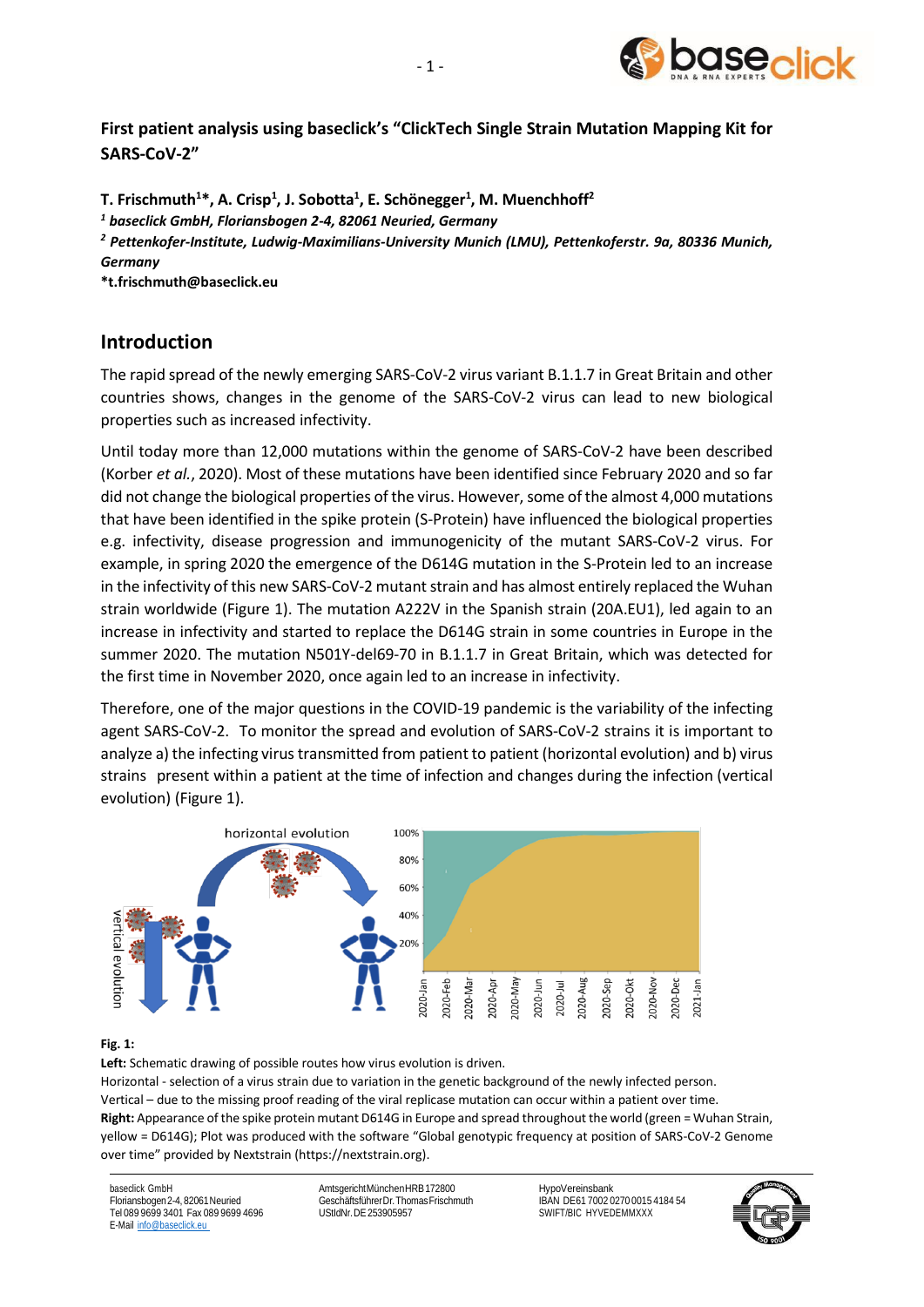

# **Material and Methods**

The newly developed SARS-CoV-2 sequencing kit from baseclick (**ClickTech Single Strain Mutation Mapping Kit for SARS-CoV-2**) was used to identify the infecting virus strain in a Munich COVID-19 patient by three overlapping PCR fragments (Figure 2).



#### **Fig. 2: Schematic representation of the S-E-M-N SARS-CoV-2 genome segment**

**Top:** Schematic drawing of the SARS-CoV-2 genome. **Bottom:** Genomic positioning of the Spike Protein (red), ORF3a (grey), Envelope (purple), Membrane Protein (orange), ORF6 (grey), ORF 7a (grey), ORF8 (grey) und Nucleocapsid Proteins (yellow) – S-E-M-N segment - are shown. Overlapping PCR-fragments generated by the special ClickTech SARS-CoV-2 Kit are shown in blue. Position of major mutation detected in all analyzed genome sequences compared to the published sequence of the Wuhan strain are shown (D614G, C-T, C-A und G204R). Position of the five minor mutations (Table 1; 1-2%) are shown in blue.

The PCR products were sequenced on a Pacific Bioscience Sequel II machine. Sequence data for comparison were extracted from NCBI data base [\(www.ncbi.nlm.nih.gov/sars-cov-2/\)](http://www.ncbi.nlm.nih.gov/sars-cov-2/) and Nextstrain [\(https://nextstrain.org\)](https://nextstrain.org/). The sequence data were analyzed with the software "Integrative Genomics Viewer". The intend of this first analysis using the SARS-CoV-2 sequencing kit was to get an insight into:

- 1. Accuracy of the kit by deep long read sequencing approach
- 2. Identity of the SARS-CoV-2 infecting strains in the patient (reference Wuhan strain)
- 3. Identify possible SARS-CoV-2 minor mutations in a patient One strain in a patient or several?

## **Results**

### **1. Pacific Bioscience Sequel II Sequencing data summary**

The produced PCR fragments were sequenced on Pacific Bioscience Sequel II, 8M SMRTcell, runtime 30h, analyzed either as single fragments or as mixture of all three fragments. After cleaning of raw sequence data (Pac Bio software), only reads with the correct primer orientation and an accuracy above 98% were used for further analysis. The usable read results of the sequencing are summarized in Table 1. **Table 1: Summary of usable long reads of SARS-CoV-2** 

| <b>Fragment Name</b> | Number of usable reads         |
|----------------------|--------------------------------|
| SARS-CoV-2A          | 194,970                        |
| SARS-CoV-2B          | 359,485                        |
| SARS-CoV-2C          | 245,452                        |
| SARS-CoV-2MIX        | A:79,904; B:137,223; C:105,748 |

**fragments**

baseclick GmbH Floriansbogen2-4,82061Neuried Tel 089 9699 3401 Fax 089 9699 4696 E-Mail [info@baseclick.eu](mailto:info@baseclick.eu)

AmtsgerichtMünchenHRB172800 GeschäftsführerDr.ThomasFrischmuth UStIdNr.DE253905957

HypoVereinsbank IBAN DE61 7002 0270 0015 4184 54 SWIFT/BIC HYVEDEMMXXX

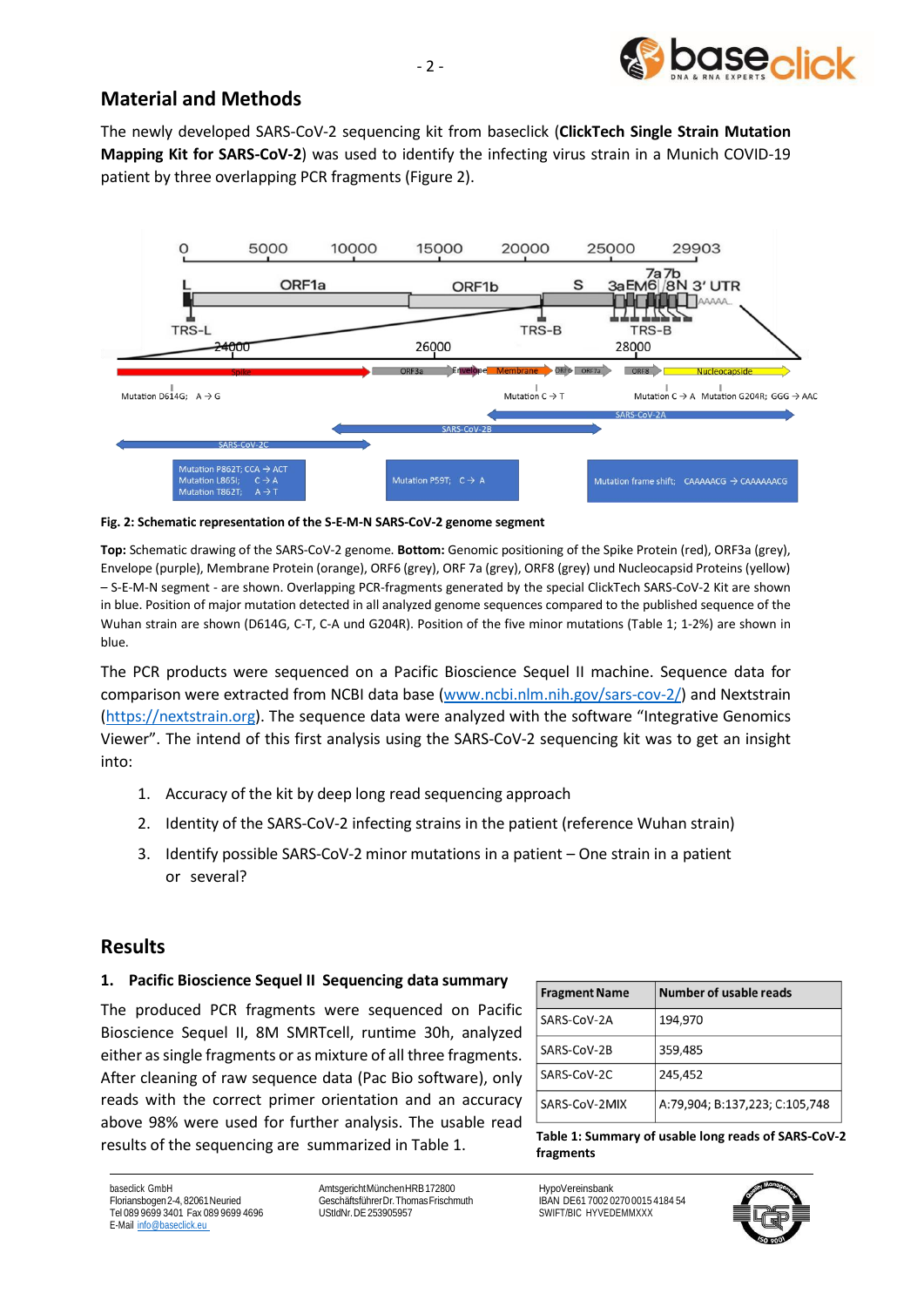

The number of reads for each fragment was generally above 100,000. Even when fragments were mixed (to save costs per patient analysis), usable reads were above 50,000 reads and more than sufficient to identify minor mutations (Table 3).

The sequencing analysis of the COVID-19 patient virus isolate revealed that >98% of all sequenced molecules carried four mutations (Table 2).

## **Table 2: Summary of identified SARS-CoV-2 major mutations**

| <b>Position</b> | <b>Mutation</b>                              | <b>Consequence</b>                           |
|-----------------|----------------------------------------------|----------------------------------------------|
| 23,403          | TYPE=snp                                     | Aspartat (614) becomes Glycine (614) in the  |
|                 |                                              | spike protein (S).                           |
| 27,046          | TYPE=snp                                     | No amino acid change in the membrane protein |
|                 |                                              | (M) (silent mutation).                       |
| 28,344          | TYPE=snp                                     | No amino acid change in the nucleocapsid     |
|                 |                                              | protein (N) (silent mutation).               |
| 28,881          | $GGG \longrightarrow ACC$ TYPE= complex, snp | Glycine (204) becomes Arginine (204) in the  |
|                 |                                              | nucleocapsid protein (N).                    |

**Position, mutation and consequence of the four major mutations on the viral genes involved.** 

These four mutationsin the SARS-CoV-2 genome have been described before (data from Nextstrain, [https://nextstrain.org;\)](https://nextstrain.org/). However, with the newly developed SARS-CoV-2 sequencing kit we show that all four mutations are in >98 % are on the same viral genome.

Next we were looking for possible minor mutations in the virus isolate, using a threshold above 1% occurrence of the mutation in sequenced molecules. With this threshold sequencing arrows will not be considered. In total we identified five mutations fulfilling this criterion (Table 3).

### **Table 3: Summary of identified SARS-CoV-2 minor mutations**

| <b>Position</b> | <b>Mutation</b>                          | Consequence                                     |
|-----------------|------------------------------------------|-------------------------------------------------|
| 29,051          | CAAAAACG <b>-&gt;</b> CAAAAAACG TYPE=ins | Frameshift starting from Arginine (262) of the  |
|                 |                                          | nucleocapsid protein. Affects the next 158 AAs. |
|                 |                                          | <b>Probably not viable</b>                      |
| 26,697          | TYPE=snp                                 | Proline (59) becomes Threonine (59) of the      |
|                 |                                          | membrane protein (M).                           |
| 24,146          | <b>ACT, ACA</b> TYPE=complex, snp<br>CCA | Proline (862) becomes Threonine (862) and/or    |
|                 |                                          | Threonine (863) of the spike protein (S).       |
| 24,155          | TYPE=snp                                 | Leucine (865) becomes Isoleucine (865) of the   |
|                 |                                          | spike protein (S).                              |
| 24,160          | TYPE=snp                                 | No amino acid change in the spike protein (S)   |
|                 |                                          | (silent mutation).                              |

**Position, mutation and consequence of the five minor mutations on the viral genes involved.** 

## **2. Analysis of the four major and five minor mutations in the SARS-CoV-2 viral genome of the infected patient**

Four mutations with occurrence of >98% in all long reads in the S-E-M-N genomic segment of the SARS-CoV-2 compared with the "Wuhan SARS-CoV-2" sequence were detected in the virus isolate form the infected COVID-19 patient (Table 2). These mutations have been described before and are

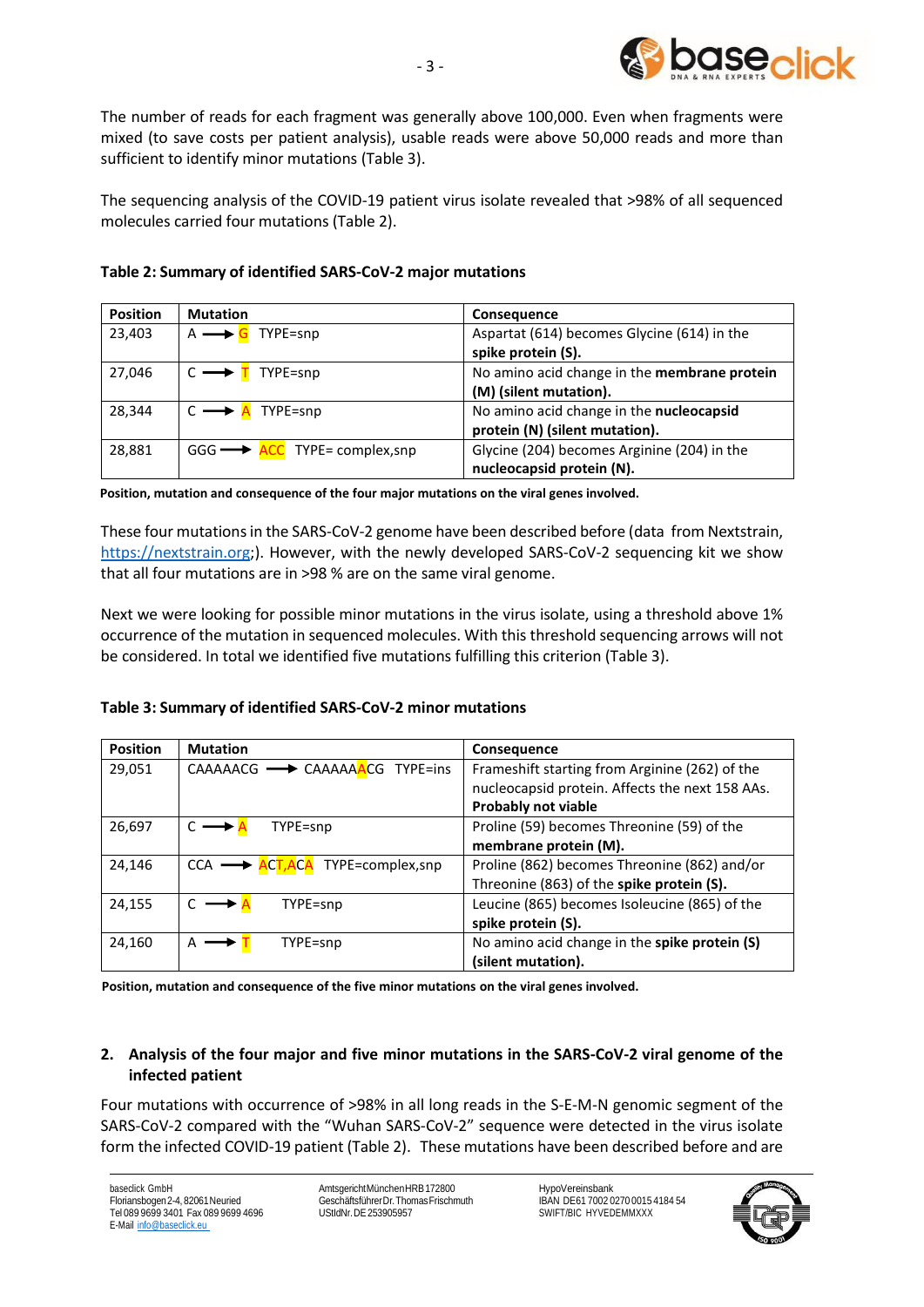

found in various parts of the world and appear and disappeared over time (data from Nextstrain, [https://nextstrain.org;](https://nextstrain.org/) Figure 3).



#### **Fig. 3: Statistical analysis of the appearance and distribution of SARS-CoV-2 mutants in the world population**

**A.** Mutation D614G in the spike protein at position 23,403 was first identified in European in January/February 2020 and replaced in most part of the world the Wuhan strain. **B.** The silent mutation in the membrane protein at position 27,046, first identified in Europe in April 2020 and disappeared in July 2020. **C.** The silent mutation in the nucleocapsid protein at position 28,344 was first identified in Europe in July 2020 and since December started to be more frequently detected in analyzed virus isolates. **D.** Mutation G204R in the nucleocapsid protein at position 28,881, appeared in January 2020 had the maximum in September and starts to disappear since then.

Plots were produced with the software "Global genotypic frequency at position of SARS-CoV-2 Genome over time" provided by Nextstrain [\(https://nextstrain.org\)](https://nextstrain.org/).

Plots were produced with the software "Global genotypic frequency at position of SARS-CoV-2 Genome over time" provided by Nextstrain (https://nextstrain.org).The COVID-19 patient from Munich was infected with a virus strain containing four major mutations, the D614G spike protein mutation which is associated with a much higher infectivity rate then the Wuhan strain (Korber *et. al*., 2020, Toyoshima *et. al.*, 2020). Mutation 2 was only present so far in few sequenced SARS-CoV-2 isolates from patients infected between April and July 2020. This corresponds with time frame of the isolation of the SARS-CoV-2 virus from the analyzed patient. The silent N-Protein mutations 3 only occurred as late as July 2020 and is now starting to become more frequently present in patient virus isolates since December 2020. The N-Protein mutation G204R (mutation 4) was dominant in September 2020 but is now disappearing (Figure 3). All four mutations distinct from the Wuhan strain have been accumulated in the infecting SARS-CoV-2 isolate in this patient indicating that either patients can be infected with SARS-CoV-2 variants at the same time and by recombination combine to new viruses or that certain mutations increase the viability of the SARS-CoV-2 strain.

The five newly minor detected mutations in the patient sample were not described yet. Three mutants alter the amino acid sequence of the M-Protein and S-Protein, one is a silent mutation not changing

baseclick GmbH Floriansbogen2-4,82061Neuried Tel 089 9699 3401 Fax 089 9699 4696 E-Mail [info@baseclick.eu](mailto:info@baseclick.eu)

AmtsgerichtMünchenHRB172800 GeschäftsführerDr.ThomasFrischmuth UStIdNr.DE253905957

HypoVereinsbank IBAN DE61 7002 0270 0015 4184 54 SWIFT/BIC HYVEDEMMXXX